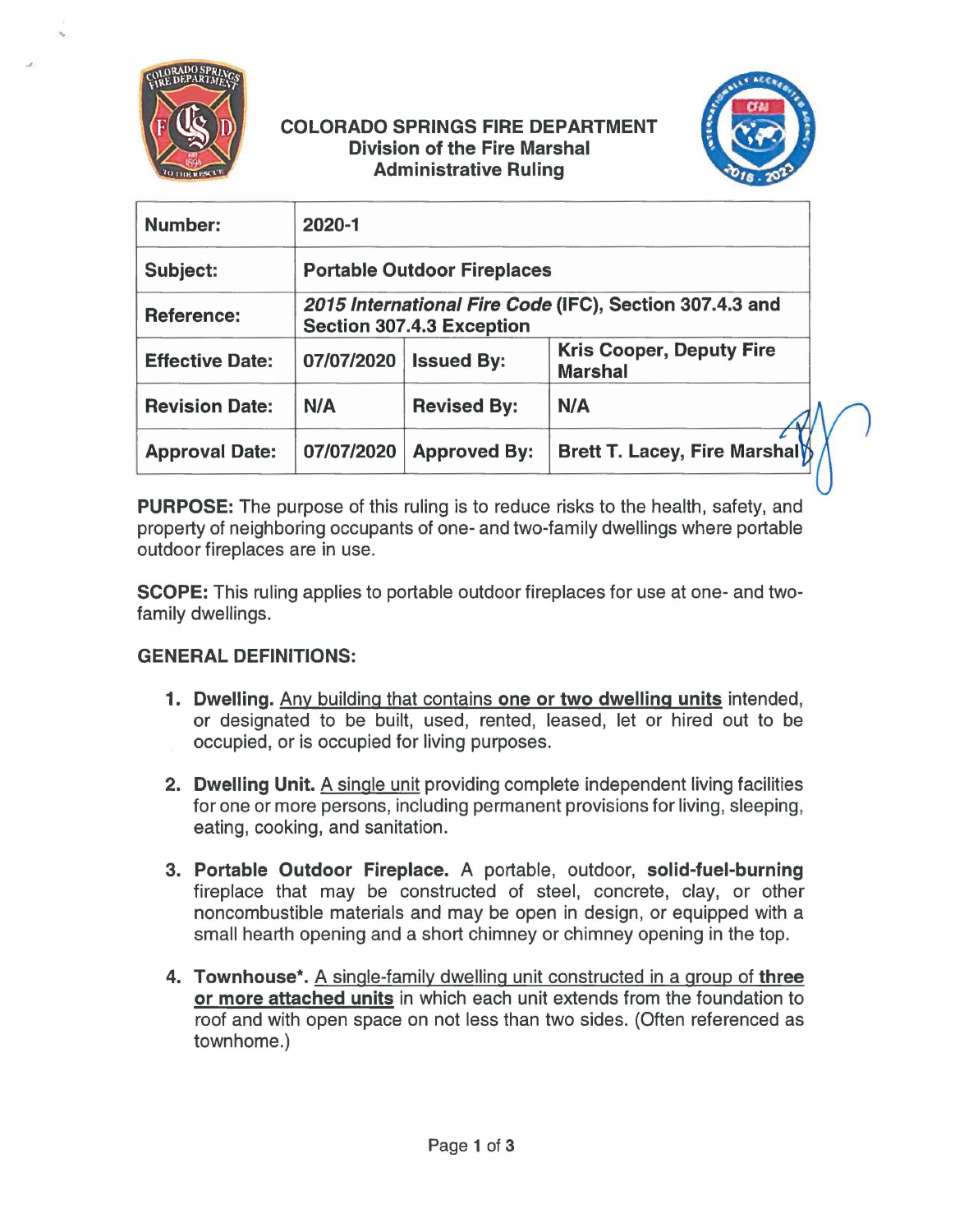### **DESCRIPTION OF ISSUES:**

#### **1. Nonspecific Exception.**

IFC Section 307.4.3 states:

Portable outdoor fireplaces shall be used in accordance with the manufacturer's instructions and shall not be operated within 15 feet of a structure or combustible material.

Exception: Portable outdoor fireplaces at one- and two-family dwellings.

The exception exempts occupants of one- and two-family dwellings from abiding by the manufacturer's instructions AND the minimum 15 feet requirement.

The 2015 International Fire Code Commentary explains this exception based on:

- a. The section requires compliance with the manufacturer's instructions;
- b. Occupants of one- and two-family dwellings exercise a level of familiarity and control that is recognized as offsetting the hazards of using portable outdoor fireplaces.

Permission to disregard a manufacturer's instructions may increase community risks.

### **2. Lack of Consideration for Neighboring Structures, Property, and Occupants.**

IFC Section 307.4.3 shows no evidence of consideration for the safety of neighboring occupants, structures, combustible materials, and or the property of one- and two-family dwellings that are in close proximity to a portable outdoor fireplace that is in use.

**DECISION:** Modifications to IFC Section 307.4.3 Exception are:

- 1. Occupants of one- and two-family dwellings:
	- a. Shall operate portable outdoor fireplaces in accordance with the manufacturer's instructions.
	- b. May operate portable outdoor fireplaces with no minimum distance requirement from a structure or combustible material affiliated with occupants of the one- or two-family dwelling.